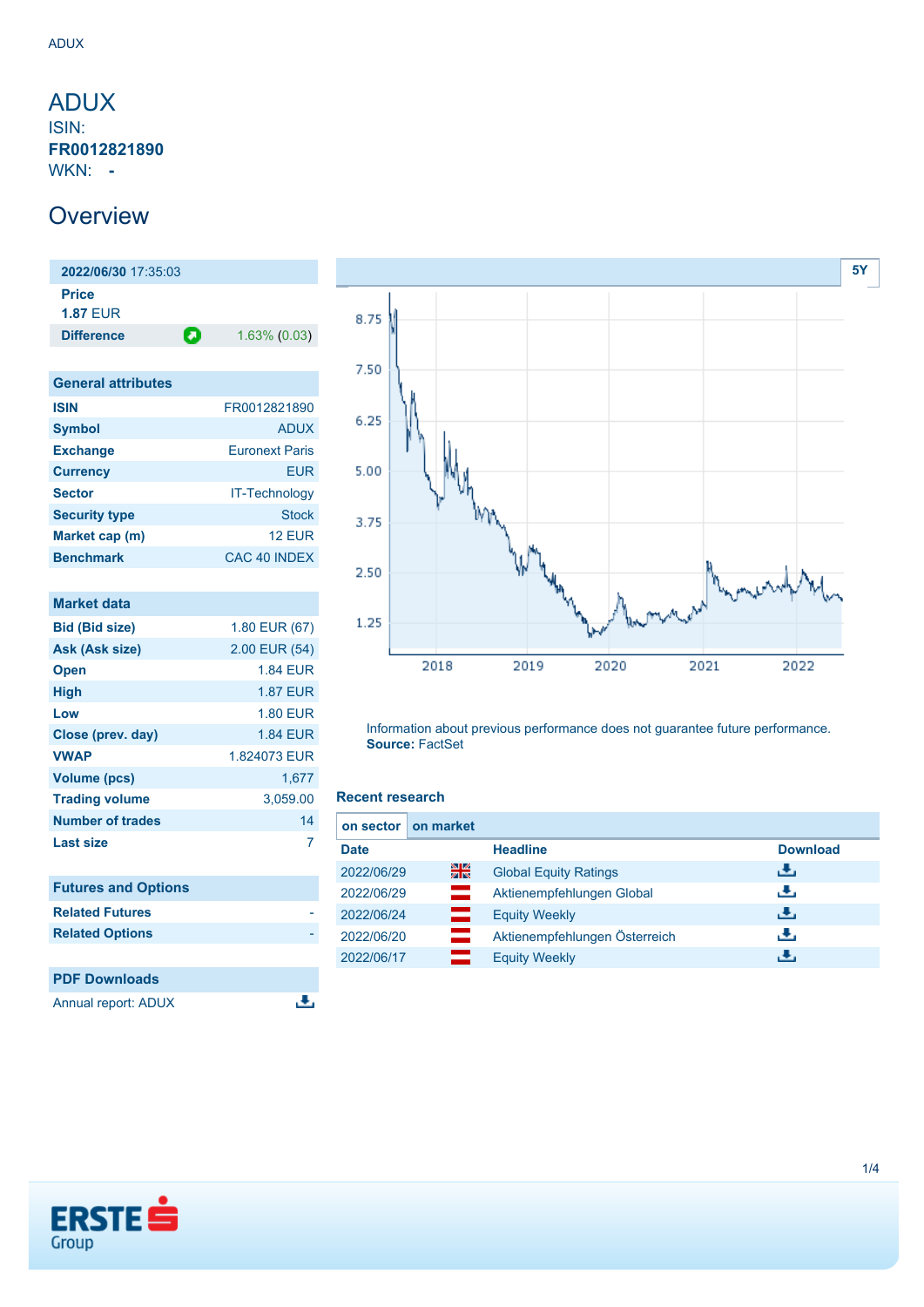### Details

**2022/06/30** 17:35:03 **Price 1.87** EUR

**Difference 1.63% (0.03)** 

**General attributes ISIN** FR0012821890 **Symbol** ADUX **Exchange** Euronext Paris **Currency** EUR **Sector** IT-Technology **Security type** Stock **Market cap (m)** 12 EUR **Benchmark** CAC 40 INDEX

### **Market data**

| 1.80 EUR (67)   |
|-----------------|
| 2.00 EUR (54)   |
| <b>1.84 EUR</b> |
| <b>1.87 EUR</b> |
| <b>1.80 EUR</b> |
| <b>1.84 EUR</b> |
| 1.824073 EUR    |
| 1,677           |
| 3,059.00        |
| 14              |
|                 |
|                 |

| <b>Performance and Risk</b> |          |          |          |
|-----------------------------|----------|----------|----------|
|                             | 6M       | 1Y       | 3Y       |
| Perf $(\%)$                 | $-8.78%$ | $-7.43%$ | $+1.63%$ |
| Perf (abs.)                 | $-0.18$  | $-0.15$  | $+0.03$  |
| <b>Beta</b>                 | 0.35     | 0.42     | 0.50     |
| <b>Volatility</b>           | 41.90    | 45.51    | 59.70    |



Information about previous performance does not guarantee future performance. **Source:** FactSet

| <b>Price data</b>                                         |                       |
|-----------------------------------------------------------|-----------------------|
| $\emptyset$ price 5 days $\emptyset$ volume 5 days (pcs.) | 1.84 EUR (879)        |
| Ø price 30 days   Ø volume 30 days (pcs.)                 | 1.92 EUR (848)        |
| Ø price 100 days   Ø volume 100 days (pcs.)               | 2.03 EUR (2,618)      |
| Ø price 250 days   Ø volume 250 days (pcs.)               | 2.10 EUR (4,265)      |
| <b>YTD High   date</b>                                    | 2.68 EUR (2022/01/21) |
| <b>YTD Low   date</b>                                     | 1.78 EUR (2022/04/22) |
| 52 Weeks High   date                                      | 2.70 EUR (2021/11/22) |
| 52 Weeks Low   date                                       | 1.75 EUR (2021/12/14) |

# **All listings for ADUX**

| Exchange 日                      | <b>Date</b>    | <b>Time Price</b> |                      | <b>Trading volume</b><br>(mio.) | <b>Number of</b><br>trades |
|---------------------------------|----------------|-------------------|----------------------|---------------------------------|----------------------------|
| <b>Stuttgart</b>                | 2022/06/<br>30 |                   | 16:47 1.73 EUR       | 0.00                            | 14                         |
| <b>London Stock</b><br>Exchange | 2018/05/<br>22 |                   | 17:36 4.63 EUR       | 0.00                            | 1                          |
| Frankfurt                       | 2022/06/<br>30 |                   | 17:05 1.81 EUR       | 0.00                            | 3                          |
| <b>Euronext Paris</b>           | 2022/06/<br>30 |                   | 17:35 1.87 EUR       | 0.00                            | 14                         |
| <b>Berlin</b>                   | 2022/06/       |                   | 08:08 1.755 EUR 0.00 |                                 | 1                          |

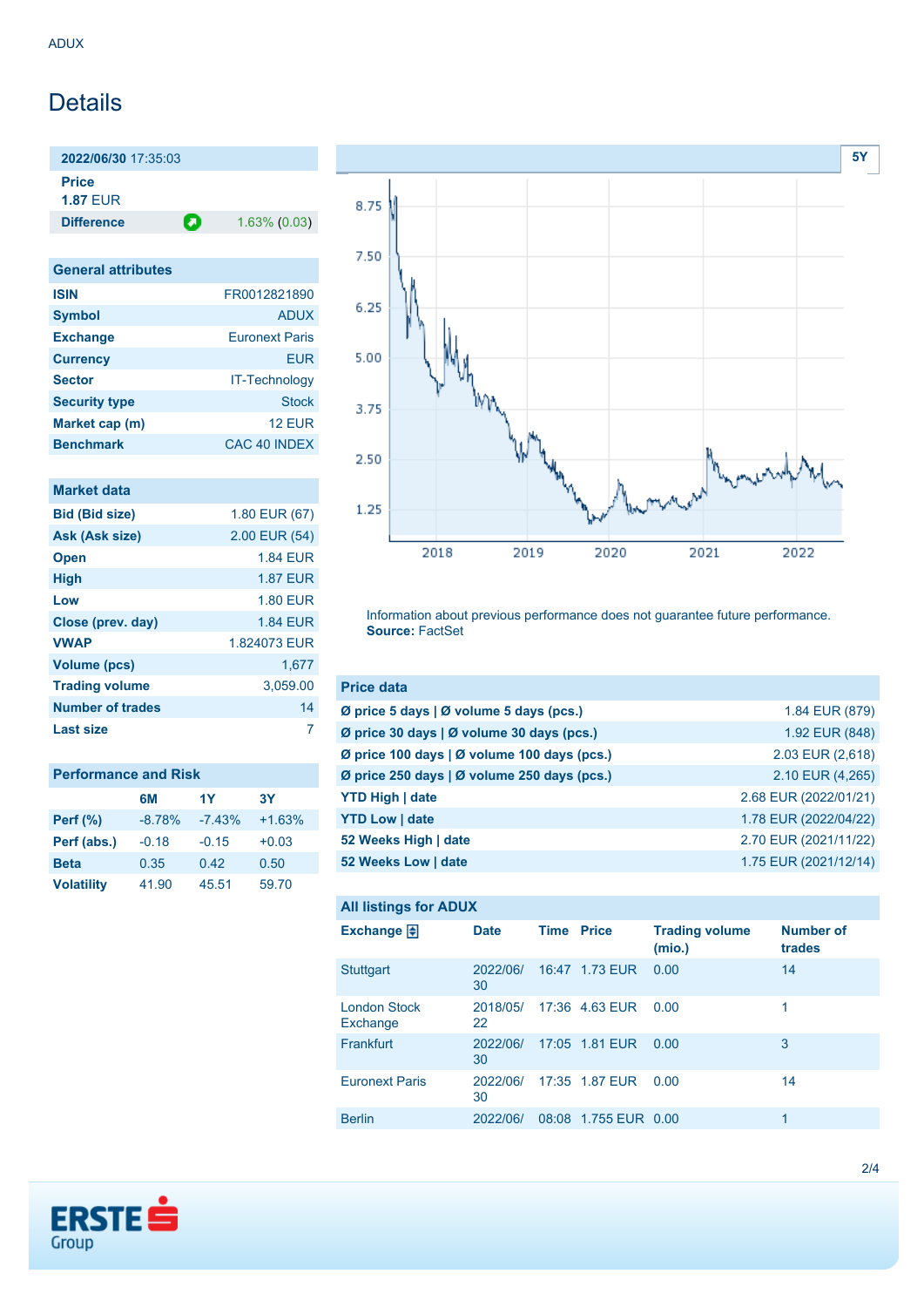